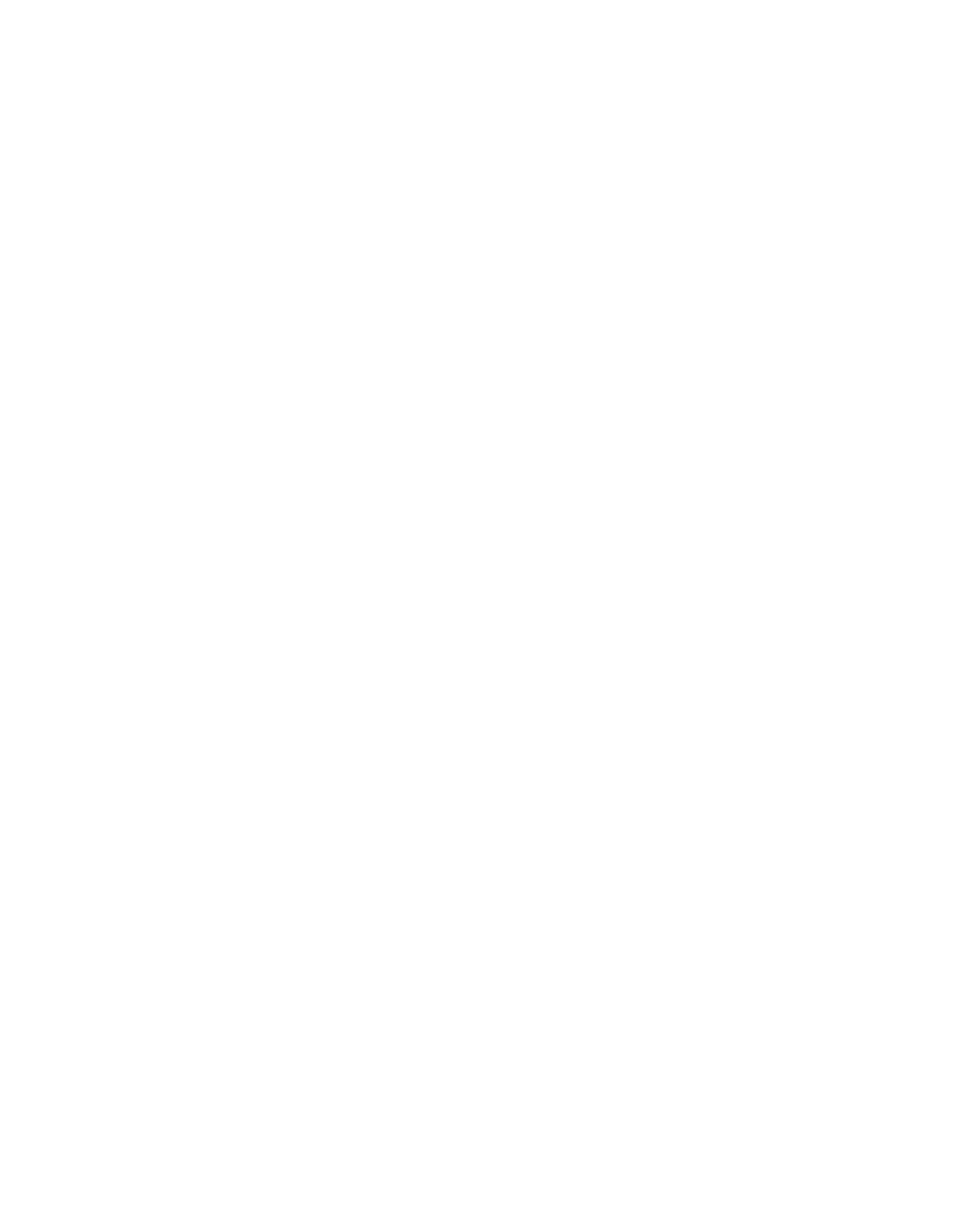## **SECTION 3: FOCUSING ON REPORTING**

#### **Content Issues and Timelines**



We need to identify what we are striving to achieve before deciding how to measure whether we are achieving it.



- 1. Improving outcomes, especially for less successful learners
- 2. Strengthening links among schools. families, and communities
- 3. Strengthening school planning and reporting
- 4. Improving professional learning opportunities for educators
- 5. Strengthening pathways among secondary schools, post-secondary education, and work
- 6. Linking policy and practice to research and evidence

Manitoba Education. Citizenship and Youth  $(2002 - 2006)$ 

#### **Drafting the School Plan**

A Comprehensive School Plan includes the following (see sample table of contents, Section 1, page 1.6):

- A school mission statement: a general description of purpose that reflects a school community's educational values and beliefs. As the foundation of the School Plan, it serves to focus and guide school initiatives. A school's mission statement reflects the school division's or district's mission statement, if one exists.
- $\bullet$ **School profile:** statements that identify the unique characteristics of the school, such as population, grade levels, programs, and geographic or demographic details.
- **School priorities:** statements that identify areas requiring further development, improvement, or change during the school year. They are broad outcomes statements that specify what the school intends to achieve in areas such as curriculum, instruction, learning environment, and school conduct. These are linked to published departmental priorities available online at <www.edu.gov.mb/strategy.html>.

As priorities form the basis for major school initiatives over the year, they should be kept to a manageable number. Priorities require a common meaning, communicating the same intended outcome to everyone. They should be mutually compatible and attainable.

Schools receiving categorical grants for unique student populations also state major goals for these populations (e.g., English as a Second Language, Student Support Grants Program, Aboriginal Academic Achievement Grant, Early Childhood Development Initiative, and Grants for French Language Programs).

- $\bullet$ **Outcomes:** These are specific, measurable, achievable, relevant products or processes that are time-related (SMART). Outcomes link directly to the priorities and strategies.
- $\bullet$ Strategies for creating a supportive learning environment: These make up an outline of how the school plans to accomplish outcomes and address school goals (e.g., activities, instructional practices, practices for evaluating and reporting student achievement, and strategies for eliminating bias and discrimination).
- Professional development activities: These are collected in a summary of plans for major professional development activities to help achieve specified goals.
- $\bullet$ Parental and community involvement initiatives: These are included in a summary of major activities that are being undertaken to involve parents and the community in the education process.
- A summary of the school's budget.
- Detailed outcome information relating to the implementation of the previous  $\bullet$ year's plan.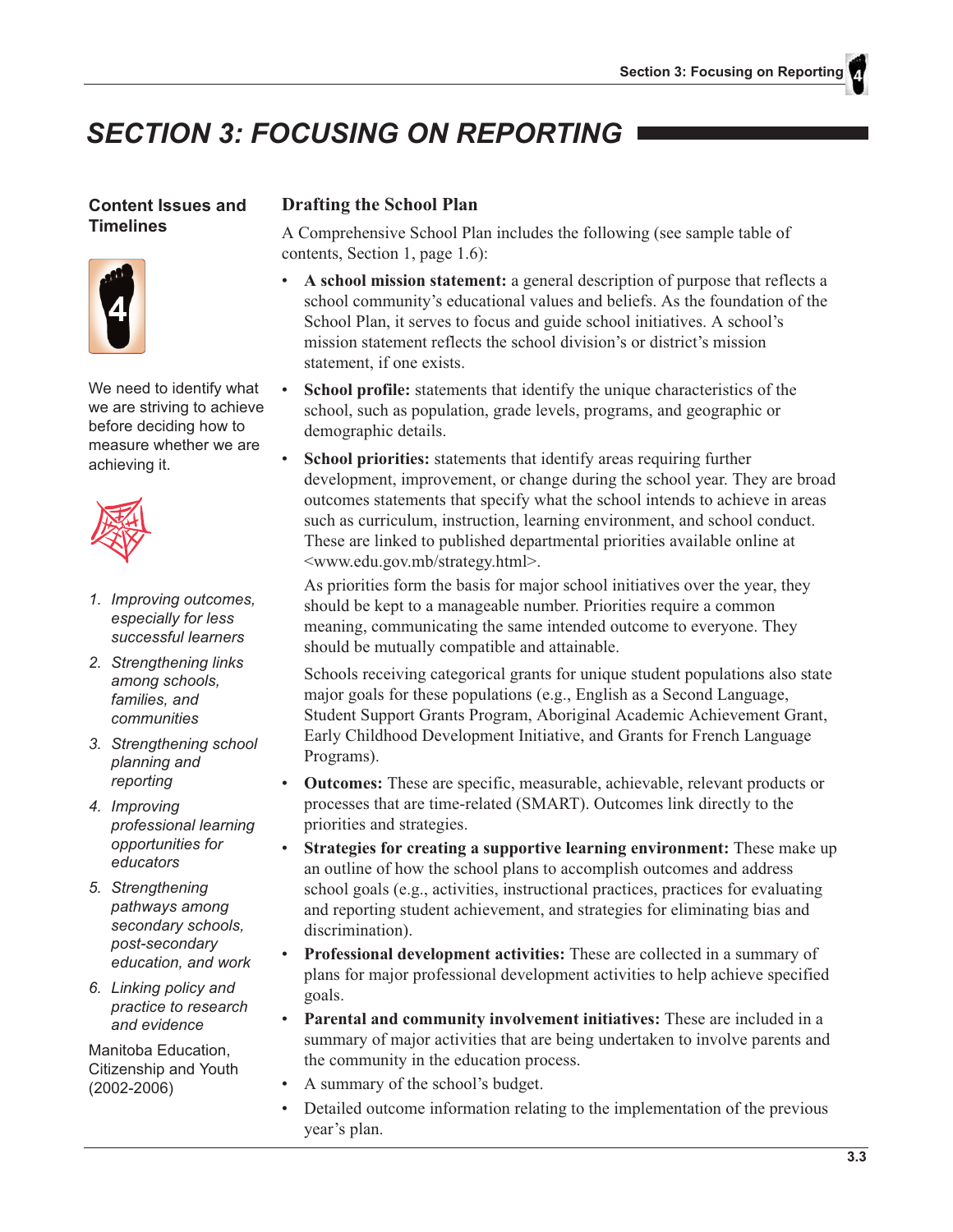The previous items represent the minimum requirements for a Comprehensive School Plan. A school community, however, may choose to incorporate additional issues of local importance in its plan. Appendix A lists additional, significant issues that some Manitoba schools have addressed in their plans (see page A3).

By comparison, the minimum requirements for an Annual School Plan are

- school mission statement
- school profile
- planning process
- division/district priorities
- school priorities for the current year
- results of expected outcomes from the previous year
- outcomes for the current year, including strategies, indicators, and supportive data sources

#### **Language of Planning**

It is important to clarify the vocabulary related to planning as early in the process as possible so that people involved in planning have a clear and common understanding about their use of planning language.

All levels of the education system rely on planning to organize and structure activities. Some planners use certain words differently than others or use them in a different context. To address the need for a common understanding of language, a glossary of commonly used terms is included in Appendix B (page A5).

Recognize that agreement related to language use is often a challenge. People may use the same word in different contexts to mean different things or different words in the same context to mean the same thing. The glossary reflects a common reference point. Adding terminology common to a division or school may assist planners in clarifying key issues.





#### **Case Study: Golden Prairie School**

June 2: The Planning Committee assisted Principal Miller in collating and structuring the Annual School

Plan for the upcoming year. The professional development plans for the new year, the parental and community initiatives, and the strategies for creating a supportive learning environment were linked and added to the May information.

**Focus: Drafting the School Plan** 

A subgroup was assigned the task of proofreading and editing the plan and the report that summarizes key elements of the plan.

Detailed information regarding the implementation of last year's plan was added by the principal.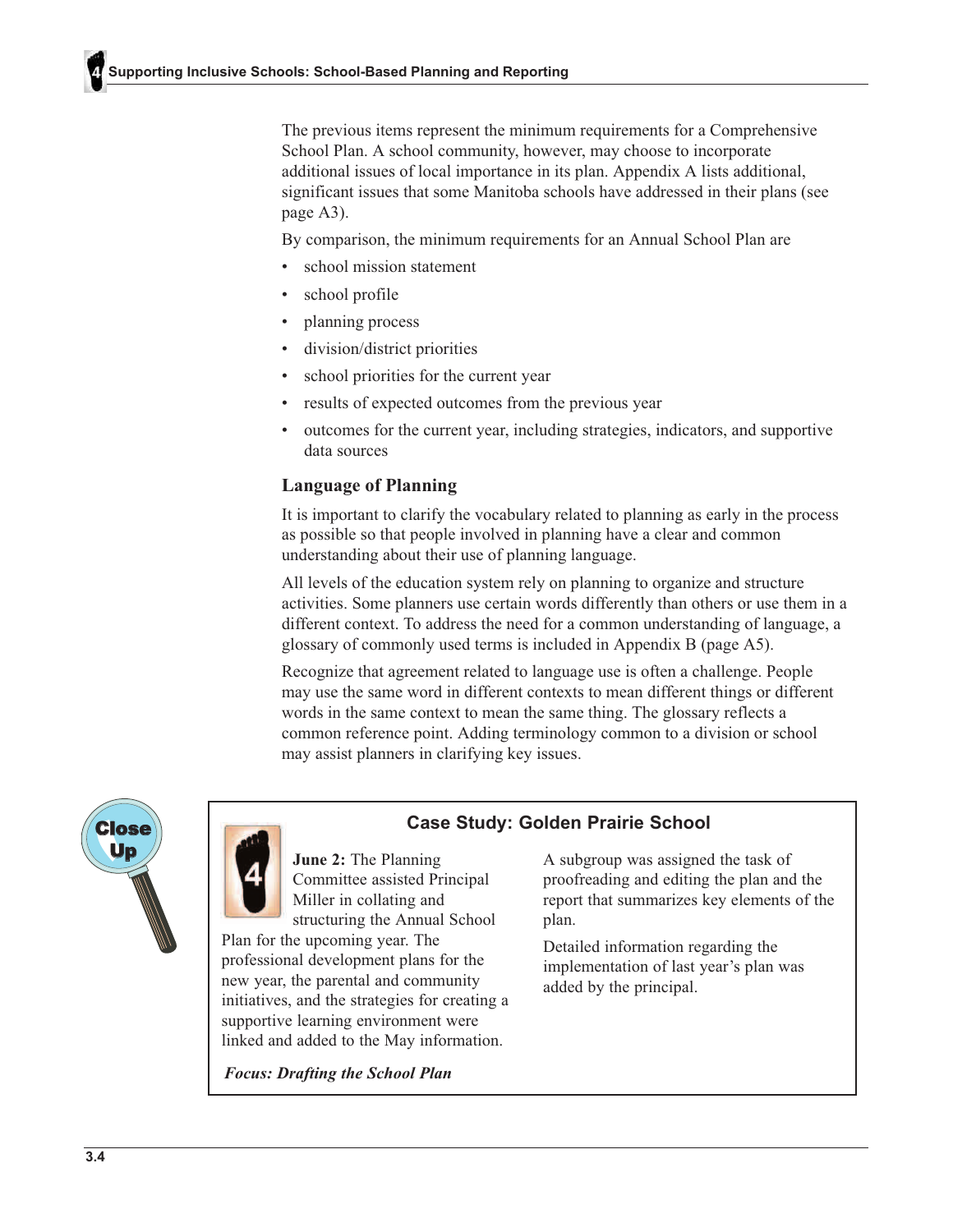### **Sharing the Draft Plan and Finalizing** the Plan



Once the draft School Plan has been reviewed by the planning team, presentation of the draft to a pre-selected range of staff and community members for feedback is critical. The following guidelines for an effective draft document review process may assist planning teams in obtaining helpful feedback in an organized manner.

- 1. Pre-select diverse members of staff and the community who are willing to act as reviewers.
- 2. Inform reviewers of important guidelines:
	- a) Timelines for the distribution of the draft and the return of the draft are final. No late reviews will be considered.
	- b) Reviewers' feedback will be considered in the writing of the final version of the document.
	- c) Complete revisions are not possible.
	- d) Feedback must be focused on clarity of expression for each component of the plan.

Once feedback has been reviewed and edits have been made by a subcommittee of the planning team, the School Plan should be considered final. Key elements of the plan should be highlighted in preparation for the annual School Planning Report.



### **Case Study: Golden Prairie School**

The draft Annual School Plan was distributed to all teaching staff and two community members in June for their

feedback. A subcommittee was struck to collate the feedback, edit the plan, and summarize key elements for the School Planning Report within a two-week time frame.

**Focus: Sharing the Draft Plan and Finalizing the Plan** 

The subcommittee submitted the final School Plan to Principal Miller with the highlights in preparation for the School Planning Report.